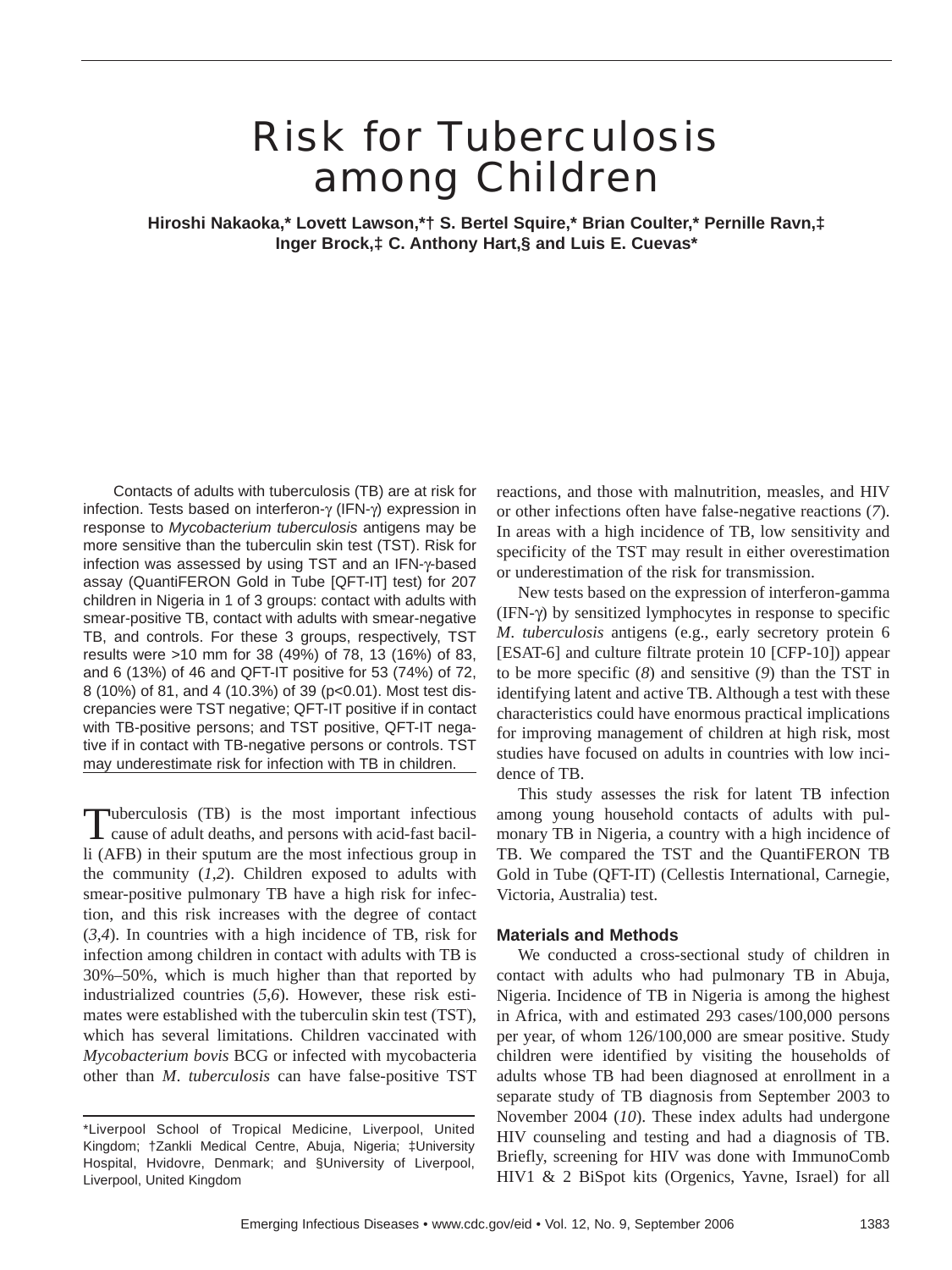## RESEARCH

patients enrolled in this study. Sputum samples were collected for 2 days, and smear microscopy and BACTEC culture (Becton Dickinson, Sparks, MD, USA) were conducted by trained staff at Zankli TB Research Laboratory in Abuja. Results of smear microscopy were recorded according to the grading system of the International Union Against Tuberculosis and Lung Diseases (*11*) as –, scanty, +, ++, or +++ AFB. Since all adults enrolled in the study had positive cultures, they were classified as having smear-positive or smear-negative TB.

Home visits were conducted between March and May 2005, which was  $\geq$ 12 weeks after diagnosis of the index case of TB. Eligible children were defined as any relative in the household <15 years of age who ate food prepared in the same cooking facilities as the index patient. During a home visit, a list of the children in the family was obtained, and  $\leq$ 5 of these children were selected randomly to participate in the study. The parents were interviewed by using a standardized questionnaire concerning medical history, degree of contact, and characteristics of the household. Information was also obtained regarding BCG vaccination, weight, height, and clinical signs of TB. The HIV status of the children was not known because there was no medical reason for obtaining it. HIV status of the parents was assessed as part of their routine investigation for diagnosis of TB.

A separate group of children <15 years of age who were not exposed to adults with TB was selected to assess the prevalence of asymptomatic infections in the community. These control children were selected by visiting households situated at least 100 m from an index patient's household to avoid the possibility of cross-infection, maintain anonymity, and use the procedures steps as in the group not exposed to TB. Children were selected after ascertaining that adults did not have symptoms of TB.

After examination, all children were tested with the TST and QFT-IT test. The QFT-IT test uses overlapping synthetic peptides (ESAT-6 and CFT-10) that are specific for *M*. *tuberculosis*. For the TST, 10 U of purified protein derivative (Chiron Vaccines Evans, Liverpool, UK), equivalent to 5 IU tuberculin were injected by using the Mantoux method (available from http://www.immunisation.nhs.uk/files/PPD\_difference.pdf) on the day of the initial visit. TST readings were obtained by using the palpation method 48–72 hours later (*12*) and were classified as negative if induration was  $\leq$ 5 mm, intermediate if 5–9 mm, and positive if  $\geq$ 10 mm. Children with symptoms compatible with TB were referred to the hospitals for further assessment and treatment. Parents of children with a positive TST result but normal examination results were given advice and registered for follow-up to allow monitoring of symptoms. Chemoprophylaxis is not routinely given in Nigeria.

The QFT-IT test was performed according to the manufacturer's instructions. Briefly, 1 mL of blood was drawn into vacutainer (Becton Dickinson) tubes coated with either saline (negative control tube) or ESAT-6, CFP-10, and TB 7.7 peptides (*M*. *tuberculosis–*specific antigen tubes), transported to the laboratory in Abuja 2–6 hours after collection, and incubated overnight at 37°C. The tubes were then centrifuged, and the supernatant plasma was harvested and stored at −80°C until transported to Hvidovre Hospital in Copenhagen, Denmark for IFN-γ analysis with an ELISA. Technicians performing ELISAs were unaware of clinical data, including TST status. IFN-γ detected in the saline control tube was subtracted from that in the TB antigen tube. Samples with a difference  $\geq$ 0.35 IU/mL IFN- $\gamma$  after stimulation with *M*. *tuberculosis*–specific antigens were considered positive; samples with differences <0.35 IU/mL were considered negative. Calculations were performed with software provided by the manufacturer. Samples from 33 children who had high background IFN-γ levels (control value >0.7 IU/mL) were retested. These duplicate tests provided identical results and were interpreted according to the manufacturer's guidelines.

Data were analyzed by using EpiInfo version 3.2.2 (Centers for Disease Control and Prevention, Atlanta, GA, USA). The proportion (95% confidence interval) of children with positive test results was calculated according to the smear status of the index patients. Student *t* tests were used for comparing means of continuous variables,  $\chi^2$  tests for categorical variables, and nonparametric tests for continuous variables with skewed distributions. We analyzed our results by using a generalized estimation equation because of the likelihood of clustering of cases in families. However, the precision of the estimates did not change and they were not used.

Agreement between TST and QFT-IT test results was analyzed by using kappa statistics. Disagreement between test results was also tested according to risk for infection from index patients. Children in contact with adults with smear-negative TB and community controls were classified as being at low risk for infection. Children in contact with smear-positive adults (scanty or more AFB) were classified as high risk.

Written informed consent was obtained from parents or guardians of children. Illiterate parents were asked to provide oral consent in the presence of a witness. The study protocol was approved by the Research Ethics Committee of the Liverpool School of Tropical Medicine and the Zankli Ethical and Research Review Board in Abuja, Nigeria.

## **Results**

Sixty index adult case-patients living in 56 households were visited. Of these, 27 (45%) were male, 27 (45%)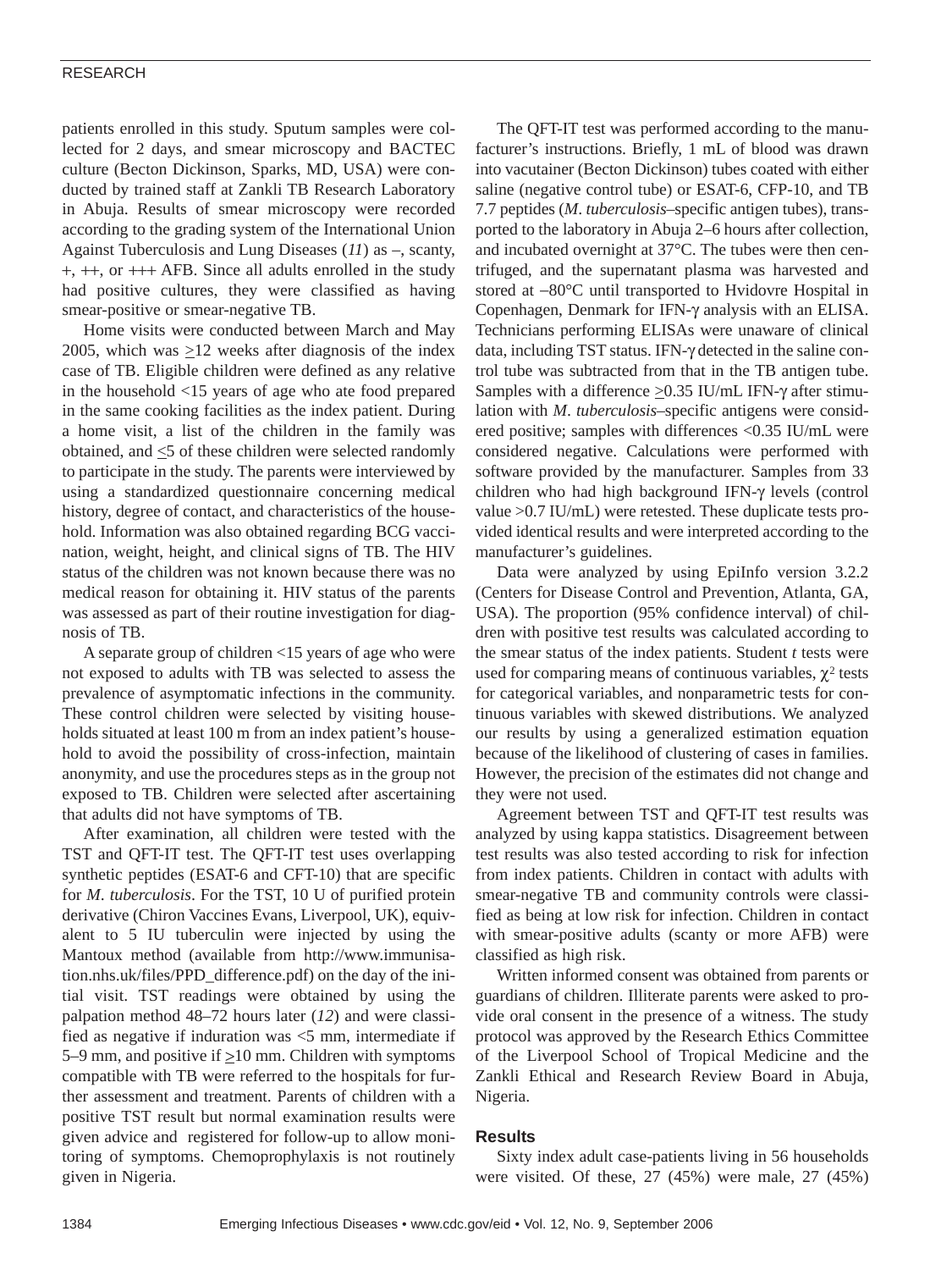were smear-positive, and 33 (55%) were smear-negative. The mean duration between their initial TB diagnosis and follow-up household visits was 54 weeks (range 27–88 weeks). All smear-positive index adults had completed or were receiving treatment, 15 (56%) were co-infected with HIV, and none had died. Eighteen (55%) of the 33 adults with smear-negative TB had not started treatment, 5 (15%) had completed treatment, 4 (12%) had defaulted, and 6 (18%) had died. Thirteen (39%) were co-infected with HIV, and 10 (33%) has an unknown HIV status. According to national policy, the index case-patients who had not started treatment were registered for treatment during the course of this study.

Figure 1 shows a flow chart of the study participants. Of 207 children enrolled in the study, 83 were in contact with adults with smear-negative TB, 78 were in contact with adults with smear-positive TB, and 46 were community controls. A summary of their characteristics is shown in Table 1. Their mean (standard deviation) age was 7.4  $(3.8)$  years (range 1–14 years) and 95 (46%) were male. Previous BCG vaccination was reported for 187 (90%) children, but BCG scars were present in a lower proportion of children in contact with smear-positive adults. This latter group of children also reported slightly more contact time and shared bedrooms more frequently with indexcase adults than children in contact with patients with smear-negative TB ( $p<0.01$  for both). Two (1%) children in contact with adults with smear-positive TB had cough for >3 weeks and were given therapy for TB.

TST readings were available for 193 (93%) children, and positivity varied according to the number of AFB in sputum of the adults (Figure 2). Similar proportions of control children (6/48 [15%]) and children in contact with adults with smear-negative TB (13/80 [16%]) were TST positive. A larger proportion (38/78 [53%]) of children in



Figure 1. Flow chart of the study participants. TST, tuberculin skin test; QFT-IT, QuantiFERON Gold in Tube test.

contact with adults with smear-positive TB were TST positive  $(p<0.001)$ .

The relationship of the TST result with age is shown in Figure 3A. The proportion of children with positive TST results increased with age in both control children and in children in contact with adults with smear-negative TB. However, age was not a risk factor for children of adults with smear-positive TB because all children in this group had a high frequency of positive results independent of age.

QFT-IT test responses also varied according to the characteristics of the adults. Positive results were obtained for 10% (4/39) of community controls, 10% (98/81) of children in contact with adults with smear-negative TB, and 74% (53/72) of children in contact with adults with smearpositive TB (Figure 2). As was found with TST, the proportion of children with positive QFT-IT test results increased with age in community controls and in children of adults with smear-negative TB, but was high across all ages in children in contact with adults with smear-positive TB (Figure 3B).

|                                     |                                  | Smear status of index case-patients                     |                                                         |          |
|-------------------------------------|----------------------------------|---------------------------------------------------------|---------------------------------------------------------|----------|
| Characteristic                      | Controls $(N = 46)$ ,<br>no. (%) | Smear-negative<br>tuberculosis ( $n = 83$ ),<br>no. (%) | Smear-positive<br>tuberculosis ( $n = 78$ ),<br>no. (%) | p valuet |
| Mean (SD) age, y                    | 6.2(3.5)                         | 7.5(3.8)                                                | 7.9(3.8)                                                | 0.04     |
| Male/female (% male)                | 22/24 (48)                       | 39/44 (47)                                              | 34/44 (44)                                              | NS.      |
| History of Mycobacterium bovis BCG  | 42 (91)                          | 77 (93)                                                 | 68 (87)                                                 | NS.      |
| <b>BCG</b> scar present             | 18 (39)                          | 39(47)                                                  | 19(24)                                                  | 0.01     |
| Relationship to index case-patient  |                                  |                                                         |                                                         |          |
| Son or daughter                     | NA.                              | 47 (57)                                                 | 59 (76)                                                 | < 0.01   |
| Grandchild                          | ΝA                               | 7(8)                                                    | 0                                                       |          |
| Sibling                             | NA.                              | 9(11)                                                   | 15 (19)                                                 |          |
| Niece or nephew                     | ΝA                               | 14(17)                                                  | 4(5)                                                    |          |
| Other                               | NA                               | 6(7)                                                    | 0                                                       |          |
| Mean (SD) hours in contact per day  | NA.                              | 9.6(4.9)                                                | 11.2(5)                                                 | 0.04     |
| Shares bedroom with index case      | NA                               | 28 (34)                                                 | 50 (64)                                                 | < 0.01   |
| Mean (SD) number people per bedroom | 4.4(1.8)                         | 3.3(1.2)                                                | 4.3(2)                                                  | < 0.01   |

\*SD, standard deviation; NS, not significant; NA, not applicable.

+Comparison of proportions and means between the 3 groups unless data do not apply to the control group.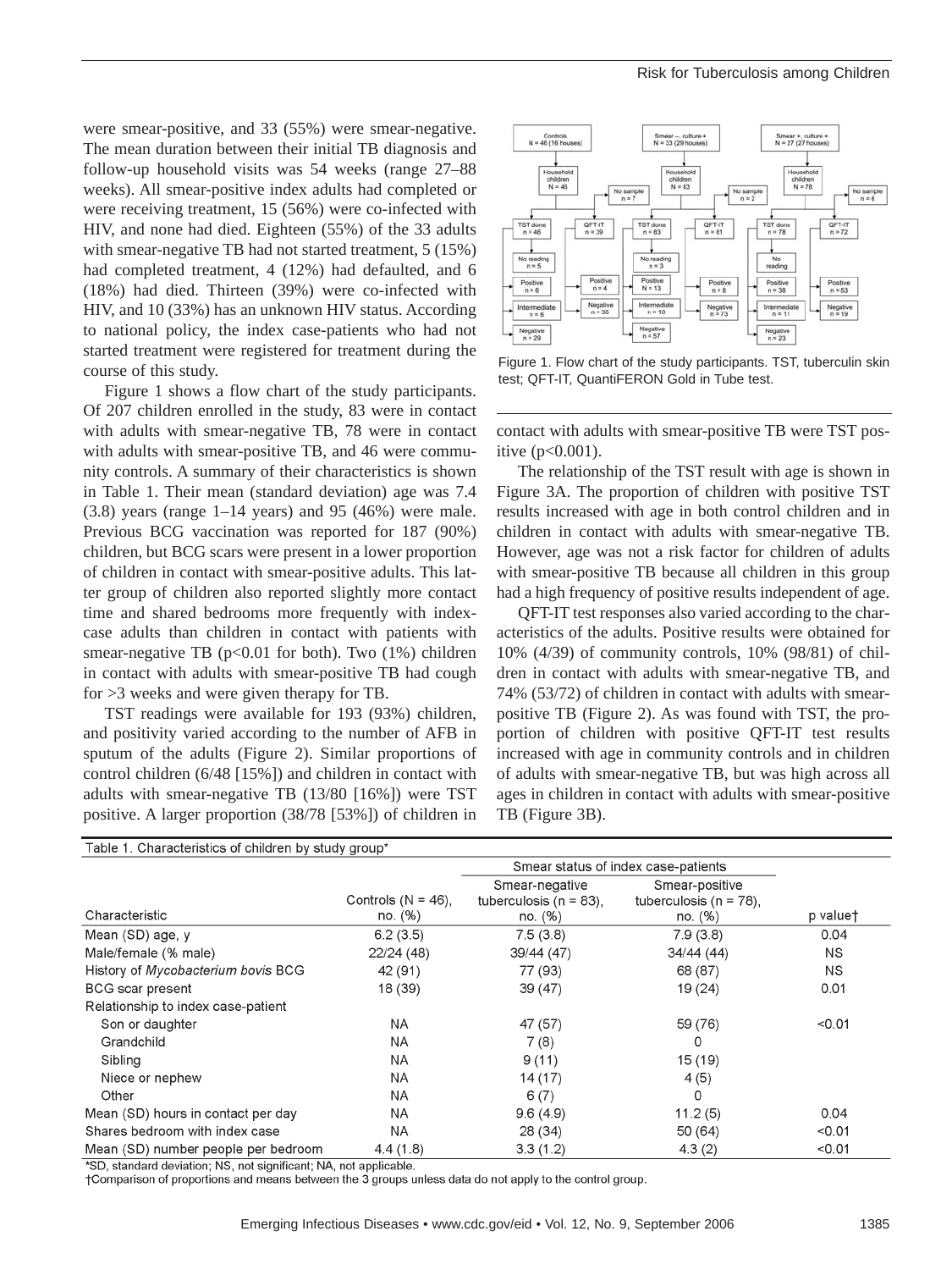#### RESEARCH



Figure 2. Proportion of children with positive tuberculin skin test (TST) (>10 mm) and QuantiFERON Gold in Tube (QFT-IT) test results, by adult smear positivity. Error bars show 95% confidence intervals.

An association was found between the QFT-IT test results and bacillary load in the sputum of the adults. Forty-five percent (4/11), 80% (16/20), 68% (15/22), and 90% (17/19) of children in contact with adults with scanty, +, ++, and +++ AFB, respectively, had positive results from the QFT-IT test ( $p = 0.03$ ), as shown in Figure 2.

Comparison of test results in children with low and high risks for infection is shown in Table 2. A total of 113 children with low risk for infection and 66 with high risk for infection had both TST and QFT-IT results available. For this purpose only, children with intermediate TST responses were grouped with children with negative TST results. There was concurrence in 84 (74%) of the TST and QFT-IT test results in the low-risk group and 49 (74%) of the test results in the high-risk group (κ 0.246 and 0.498, respectively,  $p<0.05$ ). In the low-risk group, most children with discordant results had positive or intermediate TST results but negative QFT-IT test results. However, in the high-risk group, most children with discordant results had negative or intermediate TST and positive QFT-IT test results.

#### **Discussion**

TB infection often occurs in childhood, and children are often infected within the home (*5*). Children with latent TB infections have a high risk of developing overt disease and children <5 years of age are the most vulnerable. In industrialized countries, assays that measure IFN-γ expression in response to specific *M*. *tuberculosis* antigens can identify infections in exposed adults as well as in children (*13*,*14*). However, few studies have evaluated the performance of these assays in children in countries endemic for TB, and these studies have mainly focused on children with active TB (*15*,*16*). The current study assessed the risk for infection as determined by TST and QFT-IT test in children exposed to adults with microbiologically confirmed TB.

In our study, the risk for infection was largely defined by the age of the children and the smear status of the adults. In community controls, the overall rate of infection ranged from 10% (as measured by QFT-IT test) to 15% (as measured by TST) and was consistent with rates previously reported from other parts of Africa (*17*,*18*). Children in contact with adults with smear-negative TB had results similar to those of community controls, a finding consistent with the current perception that adults with smear-negative TB are less infectious (*3*,*19*). The risk for infection after exposure to adults with smear-positive TB, as determined by TST (53%), corresponds to previous values of 30% to 50% in high-incidence countries (*5*,*6*). However, the higher rate of infection determined by QFT-IT test (74%) suggests that the TST might underestimate the risk for infection for contacts of adults with smear-positive TB.

In contrast to the pattern observed for community controls, TST and QFT-IT test responses did not increase with age for contacts of smear-positive cases, suggesting that children of all ages are at high risk for infection in these households Our findings are consistent with those of previous studies of mixed-age populations that used different versions of IFN-γ tests and reported infection rates of 30% to 70% for household contacts (*16*,*20*,*21*) and an association between proximity of an index patient and positive IFN-γ responses (*13*,*14*,*20*). We also observed a trend of increasing TST and QFT-IT responders with increasing



Figure 3. Proportion of children with positive tuberculin skin test results, by age. A) Tuberculin skin test (TST) (>10 mm). B) QuantiFERON Gold in Tube (QFT-IT) test. Error bars show 95% confidence intervals.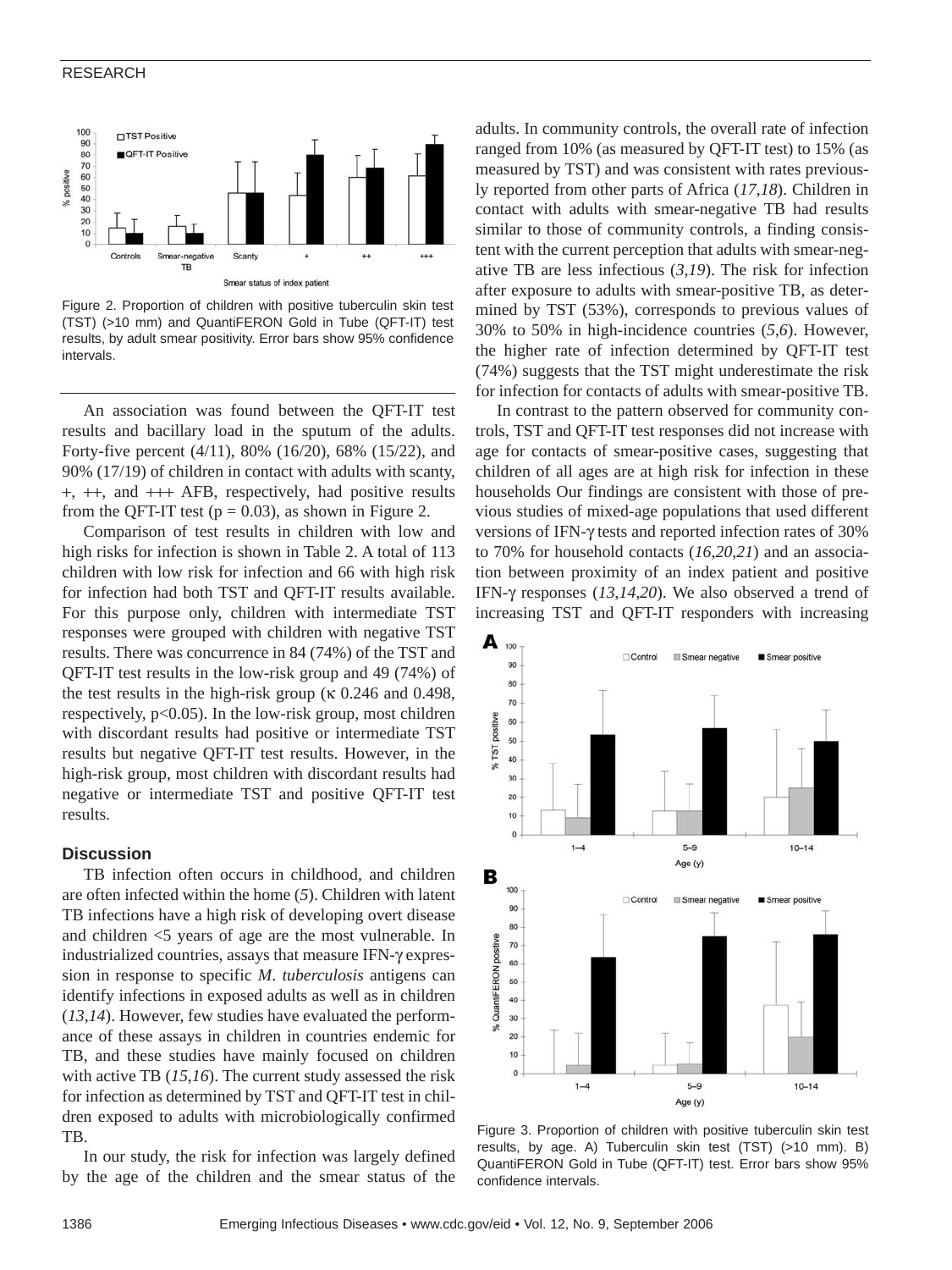| Table 2. Agreement between TST and QFT-IT results in children |  |
|---------------------------------------------------------------|--|
| at high risk and low risk for tuberculosis (TB)*              |  |

|                 | QFT-IT         |          |  |
|-----------------|----------------|----------|--|
| TST             | Positive       | Negative |  |
| Low-risk group  |                |          |  |
| Positive        | 6              | 12       |  |
| Intermediate    | 2              | 13       |  |
| Negative        | $\overline{2}$ | 78       |  |
| High-risk group |                |          |  |
| Positive        | 34             | 2        |  |
| Intermediate    | 9              | 0        |  |
| Negative        | 6              | 15       |  |

\*TST, tuberculin skin test; QFT-IT, QuantiFERON Gold in Tube test; low risk, children in contact with adults with smear-negative TB and community controls; high risk, children in contact with smear-positive adults. TST result was negative if <5 mm, intermediate if 5-9 mm, and positive if >10 mm. TST and QFN-IT test results were missing in 13 children in the lowrisk group and 12 children in the high-risk group

numbers of bacilli in sputum, which may indicate a doseresponse relationship. This relationship has been previously reported for the TST (*5*,*20*) but is a new finding for QFT-IT test. We did not find any association between the HIV status of adults and TST and QFT-IT test results of children, but larger studies should be conducted to establish whether a relationship exists between HIV and transmission of TB within the household.

Only a few studies have assessed antigen-specific IFNγ responses in African children with TB. Two studies found a high sensitivity ( $\approx 83\%$ ) for detection of IFN- $\gamma$  in children with confirmed TB by using the ELISPOT technique (*15*,*16*). Children with active TB were more likely to have positive responses than asymptomatic children, and the assays seemed more sensitive than TST independent of age, HIV status, and malnutrition (*15*). Nicol et al. found that 50% of 26 South African children living in households with sputum-positive TB patients had TB-positive results in the IFN-γ test (*16*).

Previous studies that used with IFN- $\gamma$  assays have reported a high specificity for ESAT-6 and CFP-10 (*8*,*9*,*22*). However, without a standard to determine latent TB infections and discriminate between true- and falsepositive QFT-IT test results, we analyzed the agreement between the TST and QFT-IT test results to determine whether any disagreement had a different pattern in children with high and low risks for infection. In children at low risk (controls and contacts of adults with smear-negative TB), most disagreement was because TST results were positive and QFT-IT test results were negative. In contrast, in children at high risk (in contact with adults with smearpositive TB), most disagreement was because TST results were negative and QFT-IT test results were positive. This finding suggests that the pattern of disagreement was not random and may have reflected a higher sensitivity of the QFT-IT test. The correlation between TST and IFN-γ test

results has been inconsistent; studies have shown good agreement in low-risk BCG unvaccinated groups (*13*) and poor agreement in BCG-vaccinated groups (*9*). These differences may reflect differences in the incidence of TB (and thus the risk for infection), laboratory methods, and cut-off values.

The advantage of new antigen-specific IFN-γ tests is their supposed high specificity. In adults, IFN-γ responses are repressed in patients with active TB (*23*) and increase after initiation of therapy for TB (*24*). In cattle, an ESAT-6-specific IFN-γ assay is reported to be a good predictor of disease severity (*25*). In humans (adults), this assay may indicate recovery from disease (*26*). It is thus plausible that the pattern of IFN-γ expression after infection is different from the pattern of TST responses over time. Thus, the former pattern might be associated with disease activity and the latter with identification of history of infection. If true, children with recent, active infections would have different IFN-γ responses than children with latent infections.

Despite increased risk of developing active TB for recent TST converters (*7*,*27*), a similar association has not yet been demonstrated for the *M*. *tuberculosis*–specific tests. Preliminary reports suggest that quantitative measurements of a patient's response may correlate with disease progression, and results from a small study in Ethiopia suggest that ESAT-6 responses might be predictive of the risk for developing active TB in subsequent months (*28*). Studies formally demonstrating such association are necessary.

A proportion of our children  $(\approx 15\%$ , data not shown) had high IFN-γ background levels that could not be explained by technical errors. The reason for this high background may be in vivo activation of T lymphocytes specific for other infections such as malaria and other parasitic or viral diseases, which are highly prevalent in the study area. Additional studies are needed to assess the reliability of IFN-γ assays in areas with high incidence of infectious diseases. Current tests also require techniques and skills that are rarely available in the areas where most patients with TB contact the health services (*29*). Thus, more portable and simpler tests are needed to improve their applicability. Similarly, the current cost of the tests is too expensive for most developing countries (≈US \$20/test). If these tests prove to be useful, marketing strategies would be needed to substantially reduce their costs.

In conclusion, exposure to adults with smear-positive TB was the most important risk factor for transmission within households. Infection rates for children exposed to adults with smear-negative TB were similar to that for community controls. The QFT-IT test detects latent TB infection more often than the TST in children of sputumpositive parents in Nigeria.